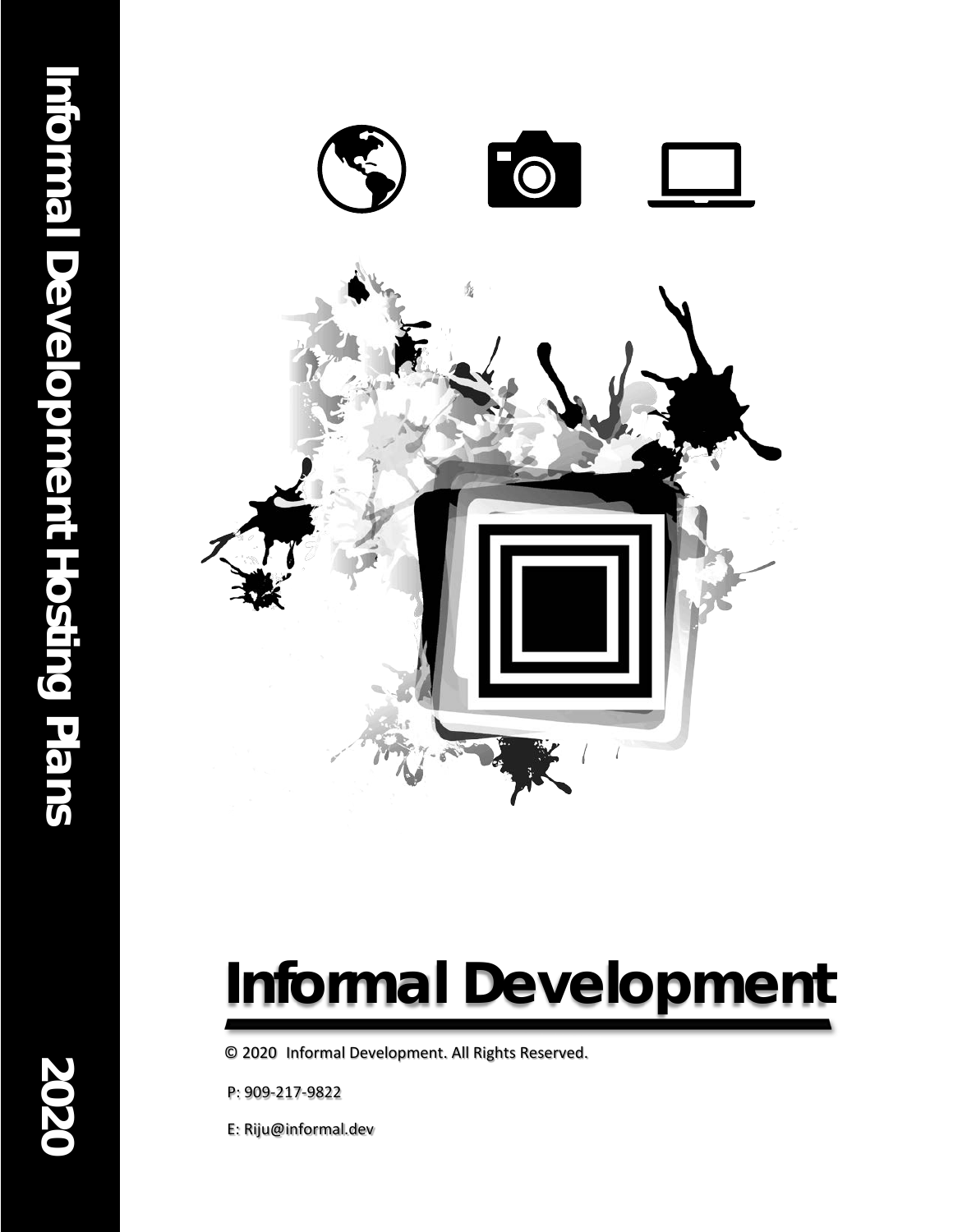**1**

We offer a wide and varied range of managed hosting services to make it easy for our clients to determine which solution fits them best. This document was designed to outline the different types of hosting solutions available for you to host your website. Regardless of the package, all our hosting services guarantee a 99.99% uptime along with unlimited bandwidth and I/O throughput. We also provide secure, managed email hosting and increased security configuration for \$20/month as an addition to any of our hosting packages. For more complete breakdown of our services, and other packaged plans, please see our Breakdown of Services manual.

**Limited VPS Hosting (\$39.99) Host)**

Limited VPS hosting is what most would call the

## **Typical Shared Hosting From Large Companies**



most affordable introductory web hosting solution without sacrificing too much on speed, security, and reliability. This type of hosting is recommended for basic web sites that do not expect to receive large amounts of traffic or rely on complex back end systems or scripts for functionality. If you're not after lightning fast load times and are looking for a simple but effective way to get your website online, limited VPS hosting is worth your consideration. Our limited VPS hosting plans include unlimited website edits up to 1 hours' worth of labour per month.

## **Informal Development Limited VPS Hosting**



While VPS servers are a considerably better solution than basic shared web hosting from big companies, they are still resource limited for mid to large size websites. While VPS servers are great for typical websites with everyday visitors and interactions, if you have any plans of upgrading your website overtime or mitigating any transactions on your website via Ecommerce or other sales platforms, we highly recommend you look into either limited dedicated or dedicated hosting as you will outgrow a VPS hosting server's moderate resource limitations and hosting capabilities rather quickly.

Unlike other hosting providers however, we do not cram as many websites as possible into the server's file hosting capabilities. Our limited VPS servers are more capable than standard shared hosting plans you may find on other large hosting companies and should be more closely compared to a cheap dedicated server from the likes of companies such as GoDaddy, Namecheap, or Bluehost.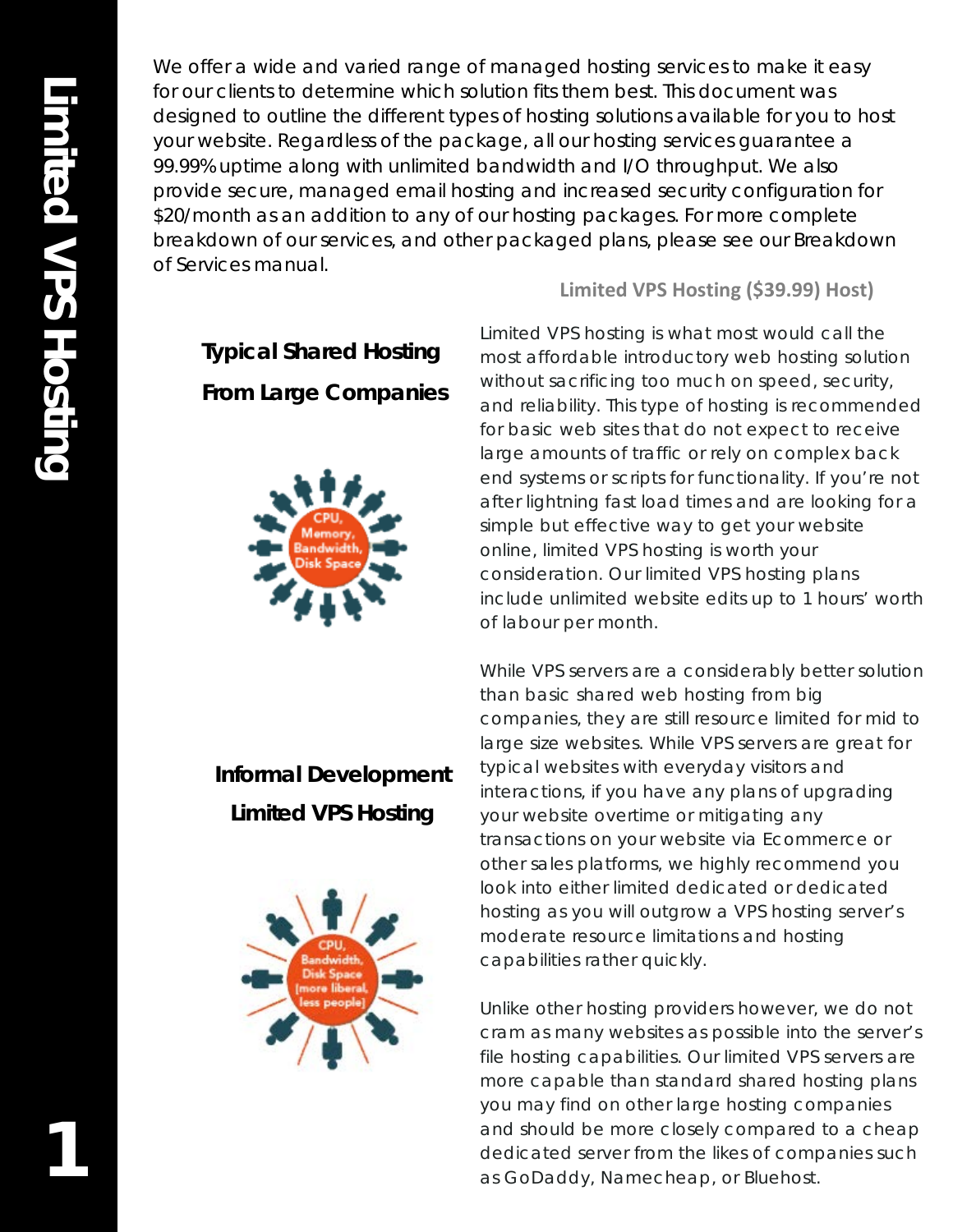We monitor the performance of all our hosting servers to ensure that no website is eating up resources at a rate that limits another. We guarantee high end performance with lightning fast load times. Our hosting servers come included with insured SSL encryption and on/off site data backup services

## **Informal Development Limited Dedicated Hosting**





**Limited Dedicated Hosting (\$59.99) Host)**

Our limited dedicated hosting servers offer a significant performance increase over our VPS deployments. These are higher spec'd machines that can handle large amounts of burst traffic with ease.

We limit our limited dedicated hosting servers to four website instances per server to ensure there is no shortage of resources for even the complicated processes. This is made sure by significantly increased RAM and CPU processing power. These servers are designed to run standard content management systems without breaking a sweat. Our limited dedicated hosting servers provide high performance accessibility for mostly all types of websites.

Our limited dedicated hosting plans also include unlimited website edits up to 2 hours' worth of labour. Limited dedicated hosting is not ideal for websites looking to host complex CMS systems or conduct transactions and manage payment processors as your resources will be limited to an extent. If unlimited top end performance, security, and reliability is what you are after, look no further than our individual dedicated hosting solutions.

**2**